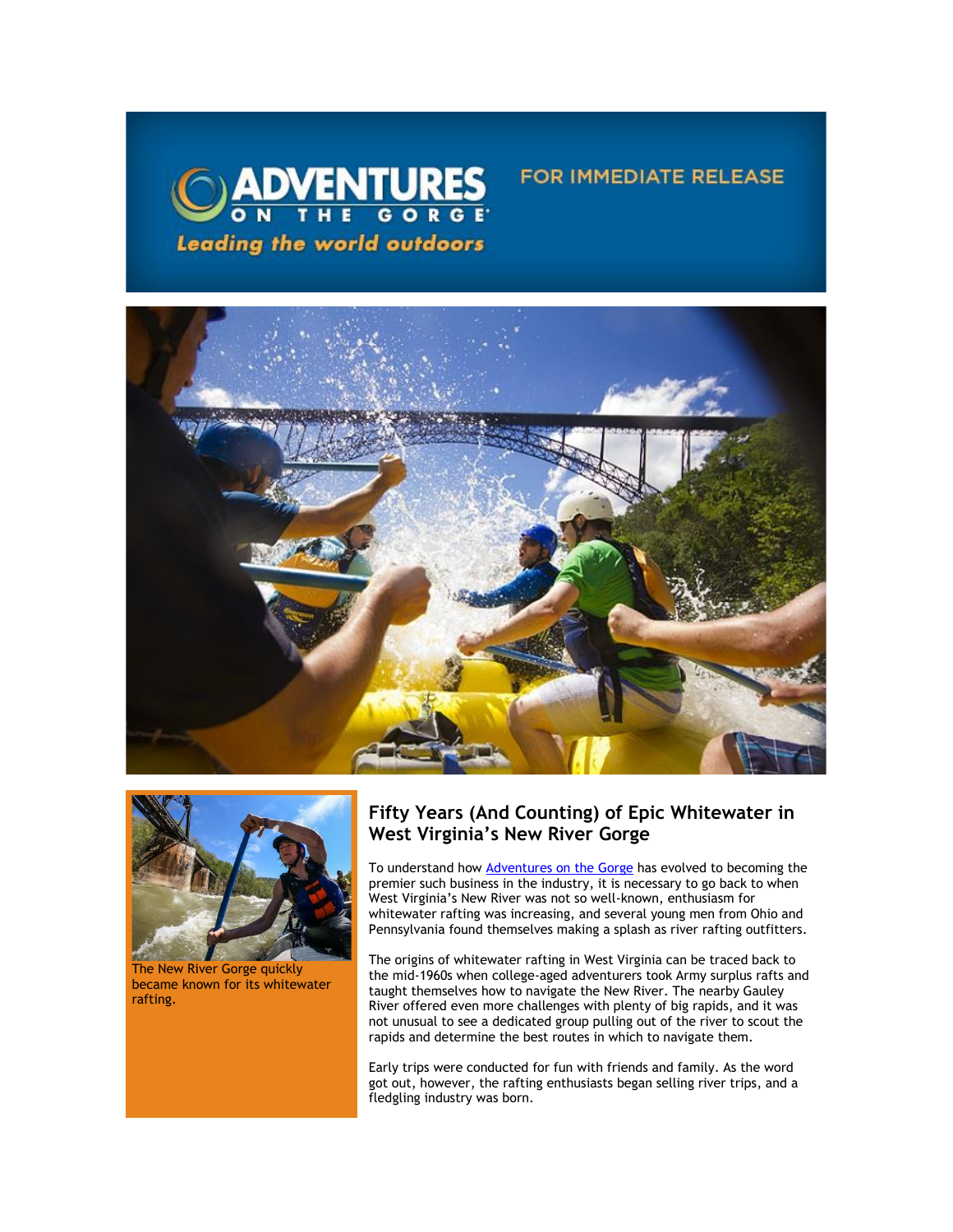

Early gatherings were very casual.

In 1969 Mountain River Tours (MRT) opened for business and was just the second commercial whitewater rafting company in West Virginia. Owner Paul Breuer is credited with being the first person to offer commercially guided trips on the Gauley River.

Later, Dave Arnold and his childhood friends Jeff and Doug Proctor from Cincinnati discovered West Virginia rafting, worked for MRT and then broke off to form their own rafting company, Class VI River Runners. Before long, the friends were part of a growing industry featuring many rafting outfitters near the town of Fayetteville. Among those companies was Rivermen operated by brothers Steve and Brian Campbell (also from Cincinnati) as well as Songer Whitewater which was created by a doctor and a businessman from Pennsylvania.

These outfitters – and several others near the New River Gorge – entered a period of solid growth with interest in rafting exploding and peaking in the mid-1990s.

Less than 10 years after the new millennium began, however, the number of rafters had dropped considerably. Outfitters closed their doors or looked for new ways to generate business. In the case of MRT, Class VI and Rivermen, they merged their operations in 2008, named the new entity Adventures on the Gorge (AOTG) and embarked upon aggressive expansion plans. In 2011, Songer Whitewater joined the company.

### **More about the National Parks of Southern West Virginia**

The country's newest national park, [New River Gorge National Park and](https://click.icptrack.com/icp/relay.php?r=13440961&msgid=470953&act=3SPQ&c=1378153&destination=http%3A%2F%2Fwww.nps.gov%2Fneri%2Fa-river-runs-through-it.htm&cf=13608&v=75b37d8582bff2291d515d16476570bb40db95ce34a8dbd54f18d68eeb241b15)  [Preserve River](https://click.icptrack.com/icp/relay.php?r=13440961&msgid=470953&act=3SPQ&c=1378153&destination=http%3A%2F%2Fwww.nps.gov%2Fneri%2Fa-river-runs-through-it.htm&cf=13608&v=75b37d8582bff2291d515d16476570bb40db95ce34a8dbd54f18d68eeb241b15) encompasses more than 70,000 acres of land along 53 miles of the New River from Bluestone Dam to Hawk's Nest Lake. A rugged, whitewater river flowing northward through deep and spectacular canyons, the New River is actually among the oldest rivers on Earth. Here in southern West Virginia, the New River has carved and continues to carve the deepest and longest river gorge in the Appalachian Mountains.

The [Gauley River National Recreation Area](https://click.icptrack.com/icp/relay.php?r=13440961&msgid=470953&act=3SPQ&c=1378153&destination=http%3A%2F%2Fwww.nps.gov%2Fgari%2Findex.htm&cf=13608&v=bc32170d6fa9c8c248f0a16bd655a0901c0c06a019af6c0d4e0c1d8807f27540) includes 25 miles of the Gauley River, known as one of the best whitewater rafting rivers in the world. The river is particularly challenging and popular during the months of September and October, when water is released from the Summersville Dam, creating incredibly fast water and huge rapids, including nine Class V rapids.

The [Bluestone National Scenic River](https://click.icptrack.com/icp/relay.php?r=13440961&msgid=470953&act=3SPQ&c=1378153&destination=http%3A%2F%2Fwww.nps.gov%2Fblue%2Findex.htm&cf=13608&v=9f8f13e1b51f070152bd2175e374ebd27a8f725e0d3215b73c65dd613554ff76) includes a 10.5-mile section of unspoiled and protected river that is a haven for a vast array of plants and animals. The river is named for the deep blue limestone streambed.

#### **About Adventures on the Gorge**

Named one of the top six adventure resorts in the country by U.S. News & [World Report,](https://click.icptrack.com/icp/relay.php?r=13440961&msgid=470953&act=3SPQ&c=1378153&destination=http%3A%2F%2Ftravel.usnews.com%2Fgallery%2Famericas-6-top-adventure-resorts&cf=13608&v=764bfdbe430f777c5bcc69b025c1a8805ca5cbb157f8c18454c411b272e07901) Adventures on the Gorge is located on more than 250 acres along the rim of the majestic New River Gorge near Fayetteville, W.Va. The resort provides an array of outdoor experiences including whitewater rafting on the New and Gauley Rivers, aerial adventures, rock climbing, rappelling, kayaking, stand up paddle boarding, fishing, mountain biking and hiking. There are also restaurants, bars and shops as well as a smallgroup conference center. Visitors can choose from a variety of [accommodations](https://click.icptrack.com/icp/relay.php?r=13440961&msgid=470953&act=3SPQ&c=1378153&destination=https%3A%2F%2Fadventuresonthegorge.com%2Flodging%2F&cf=13608&v=a0a1ec07ee637c78242d3333295573a8e337130c936224b8e1d32f73fd9e88eb) and [vacation packages.](https://click.icptrack.com/icp/relay.php?r=13440961&msgid=470953&act=3SPQ&c=1378153&destination=https%3A%2F%2Fadventuresonthegorge.com%2Fpackages%2F&cf=13608&v=8751df1b896b42a43c8f638cff3537e1a0bec91ccd87a43021a073a818c593de)

Adventures on the Gorge has several options for early vacation planners. Accommodations booked online are 10 percent off the regular rate. The resort also offers a variety of [rafting and adventure passes;](https://click.icptrack.com/icp/relay.php?r=13440961&msgid=470953&act=3SPQ&c=1378153&destination=https%3A%2F%2Fadventuresonthegorge.com%2F2020-adventure-passes%2F&cf=13608&v=d3096b67936a5b3ffd22faeca8e8963a2582109e23f69a1409fb392cb51a8fa7) all-inclusive [packages](https://click.icptrack.com/icp/relay.php?r=13440961&msgid=470953&act=3SPQ&c=1378153&destination=https%3A%2F%2Fadventuresonthegorge.com%2Fpackages%2F&cf=13608&v=8751df1b896b42a43c8f638cff3537e1a0bec91ccd87a43021a073a818c593de) with lodging, adventures and meals; and adventure combo packages such as the [Lower New River Rafting and Mountain Biking](https://click.icptrack.com/icp/relay.php?r=13440961&msgid=470953&act=3SPQ&c=1378153&destination=https%3A%2F%2Fadventuresonthegorge.com%2Fpackages%2F1-day-adventure-combo-packages%2Flower-new-river-mountain-biking-package%2F&cf=13608&v=b4713ccab202ddd2de0c3d1954cac50f205be97ff8b1f398b3b771400fa8e6e5)  [Package.](https://click.icptrack.com/icp/relay.php?r=13440961&msgid=470953&act=3SPQ&c=1378153&destination=https%3A%2F%2Fadventuresonthegorge.com%2Fpackages%2F1-day-adventure-combo-packages%2Flower-new-river-mountain-biking-package%2F&cf=13608&v=b4713ccab202ddd2de0c3d1954cac50f205be97ff8b1f398b3b771400fa8e6e5) Kids under 12 always [raft free](https://click.icptrack.com/icp/relay.php?r=13440961&msgid=470953&act=3SPQ&c=1378153&destination=https%3A%2F%2Fadventuresonthegorge.com%2Foffers-and-discounts%2F&cf=13608&v=8ce5b48ee04feb9cfa1fc6e67e42d97af34b011f25b06956fde3d446df10ff49) when accompanied by an adult.